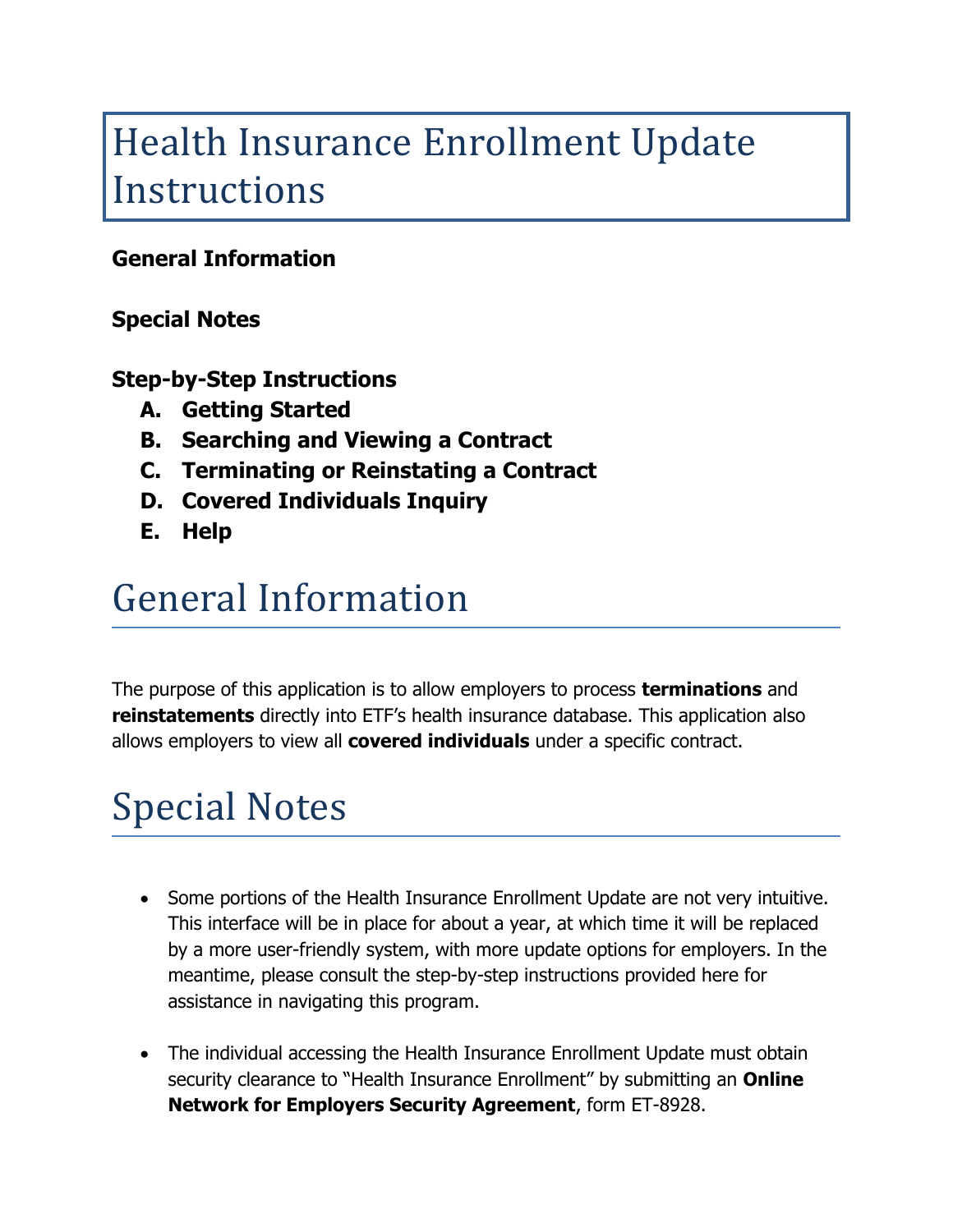- You may experience a **delay** as the application returns data. Please be patient.
- Please use the **logout** feature at the top of the screen when done working with the application, to protect confidential employee data.
- If you would like to bookmark this application in your web browser, bookmark the page where the employer number is entered.
- For additional assistance, please call the Employer Communication Center: (608) 264-7900 1 (888) 681-3952

# Step-by-Step Instructions

#### **A. Getting Started**

- 1) Open your internet browser and enter the ONE Portal: <http://etfonline.wi.gov/one.html>
- 2) Select the "Health Insurance Enrollment Update" link
- 3) Type in User ID and Password
- 4) Enter 7-digit Employer Number (no dashes or spaces, for example 4716000)
- 5) You will begin on the Contract Search screen. This screen has several important elements worth noting:

• The **message area** is where you can read important information, including instructions and error messages. Messages appear in the drop-down box located in the upper right of the screen, beneath ETF's logo, Instructions, and Logout links. You may need to click on the list arrow to view the entire message.

• The **Display button** is used to display results based on the search criteria you have indicated.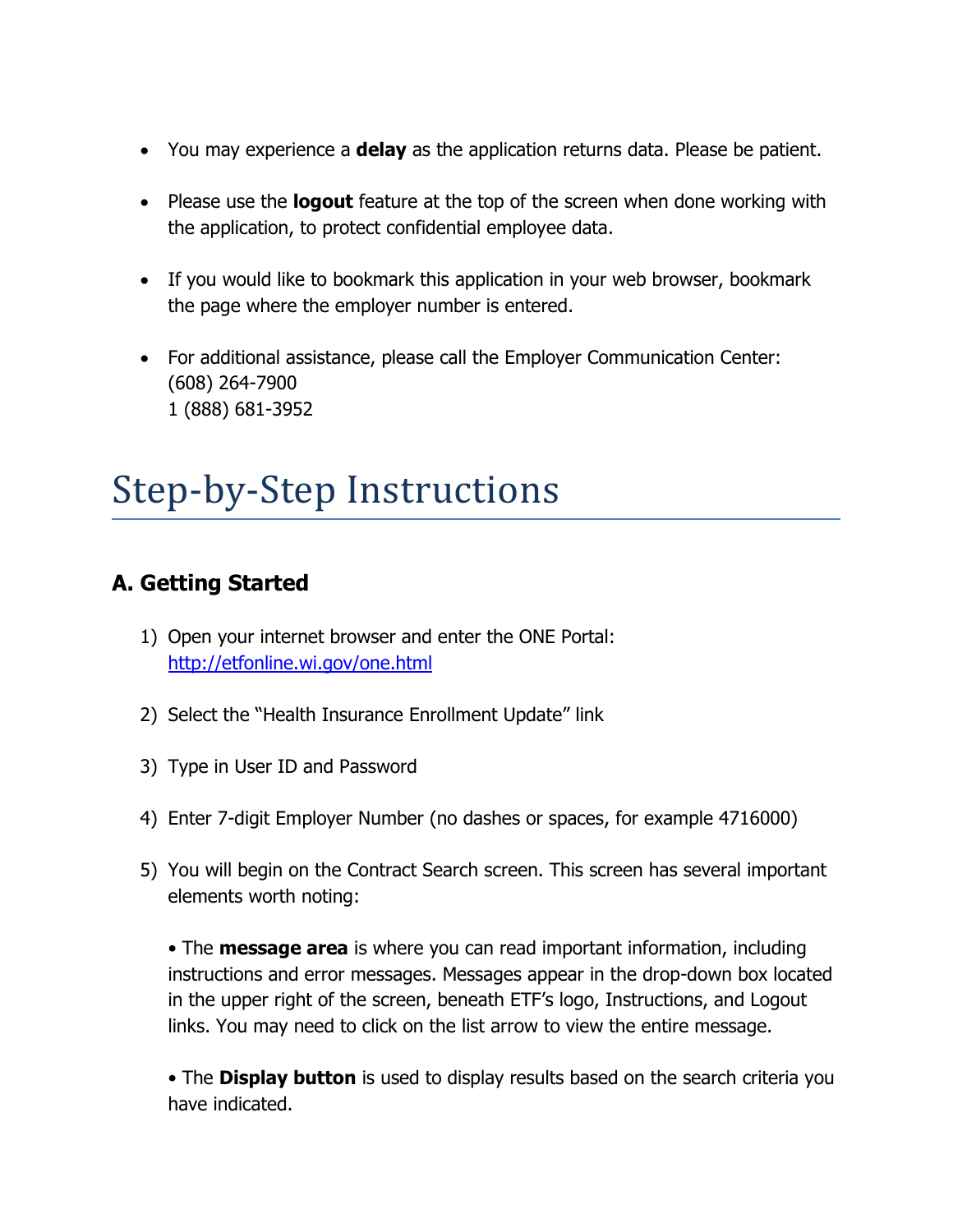• The "**Link To" dropdown** is the main navigation tool in this application. It is used to navigate to these screens:

 Enrollment Update Covered Individual Contract Search

However, navigating to a screen is not always as simple as selecting the desired screen from the "Link To" dropdown. In order to view the Enrollment Update screen or Covered Individual screen, you must first search for a specific contract. This search process is explained under *Searching and Viewing a Contract*.

From the Enrollment Update or Covered Individual screen, it is easy to navigate back to the main screen by simply choosing Contract Search from the "Link To" dropdown.

• The **search criteria area** allows you to enter an employee's social security number to find the corresponding contract(s).

- The **list of search results** will be displayed under the headings provided.
- The **clear screen** button will clear out previously entered search criteria.

#### **B. Searching and Viewing a Contract**

- 1) Begin on the **Contract Search** screen.
- 2) **Enter the subscriber's social security number** and click the **Display** button.
- 3) Your search results will be displayed under the headings provided.
- 4) If there is only one search result, you may now choose **Enrollment Update**  from the **"Link To"** dropdown to view this contract.

If more than one search result is displayed, this is because the person you have searched for has more than one contract with you—past, present, or future. In this case, you may **Enter Desired Sequence Number** in the box provided, and click **Accept**. When you click accept, the screen does not change, but your entry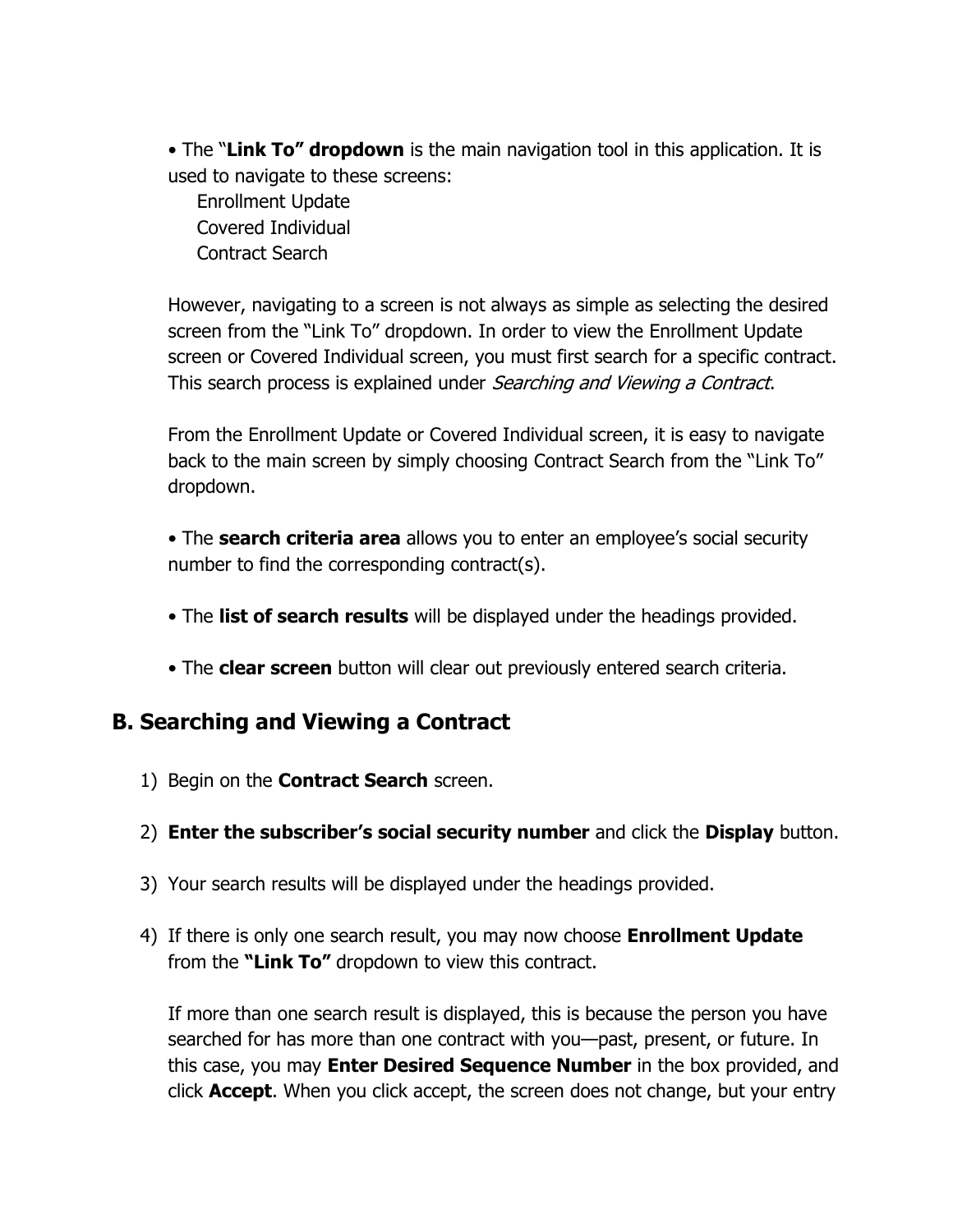is recorded. Then, choose Enrollment Update from the "Link To" dropdown to view the contract you have indicated. If you do not enter and accept a sequence number before linking to the Enrollment Update screen, you will be automatically taken to the first item on the search list.

#### **C. Terminating or Reinstating a Contract**

- 1) Follow the *Searching and Viewing a Contract* instructions to choose a contract and navigate to the **Enrollment Update** screen.
- 2) On the Enrollment Update screen, there are only three fields that you are permitted to update:

 Enrollment Type Coverage End **Comments** 

All of the other entry fields and dropdown boxes are for informational purposes only. If you attempt to alter data in these other fields, you will receive an error message in the message area in the upper left portion of the screen.

3) To **terminate** a contract, you must **enter both an Enrollment Type and Coverage End Date**.

To **reinstate** a contract, you must **enter Enrollment Type "12" and REMOVE the Coverage End Date**.

- a. Enter the reason for termination or reinstatement in the **Enrollment Type** field, either by selecting a description from the dropdown list provided, or by entering the numerical code if you know it. To reinstate coverage, the Enrollment Type Code will always be "12".
- b. Then, update or remove the **Coverage End Date**. Acceptable date formats are

| M/D/YYYY   | 4/1/2009   |
|------------|------------|
| MM/DD/YYYY | 04/01/2009 |
| MMDDYYYY   | 04012009   |

4) Finally, you may add **Comments** regarding the termination or reinstatement. Comments are **not required**, but may be included to explain any special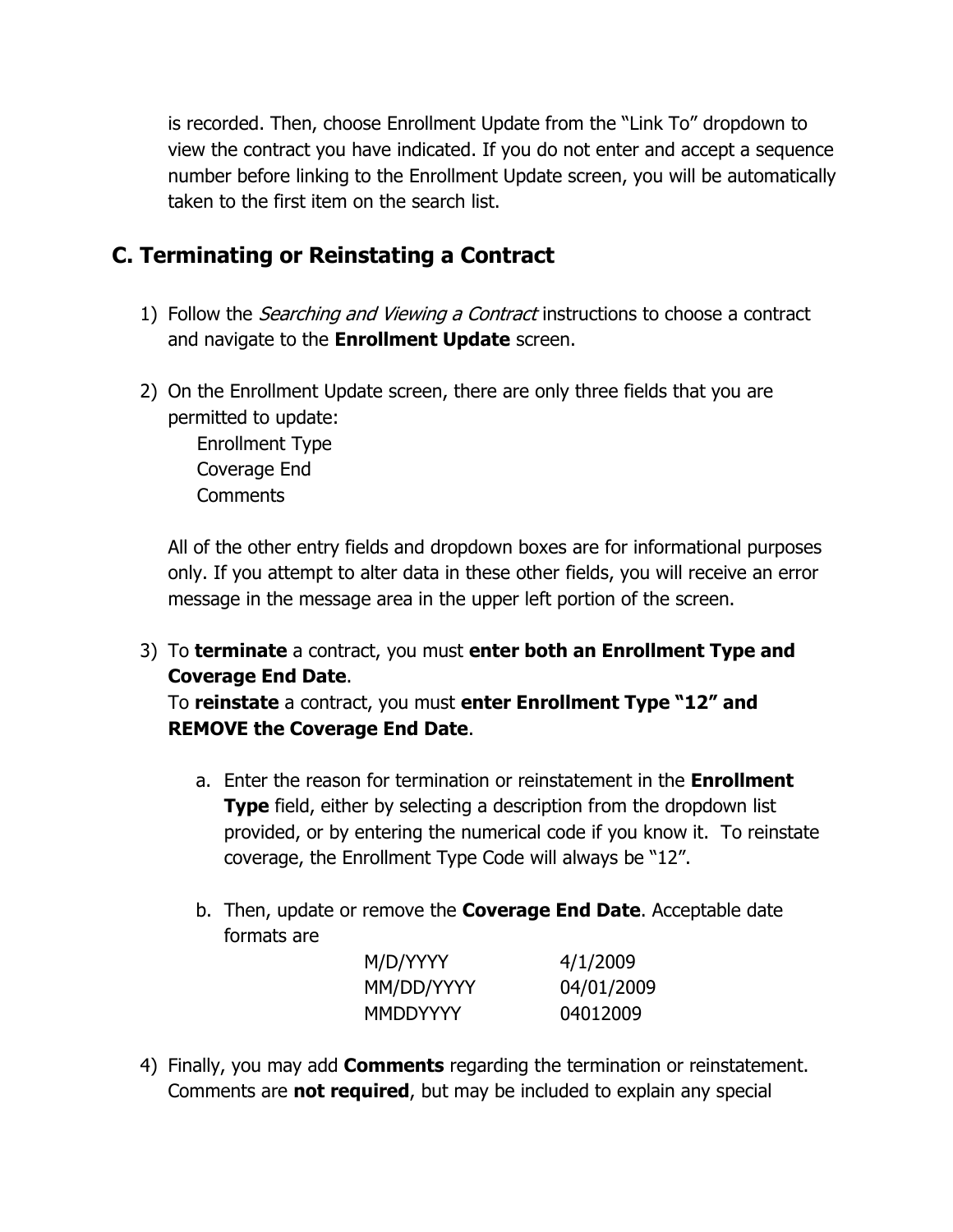circumstances surrounding the termination or reinstatement, if desired. For example

> 4/15/09 term for nonpayment of premium on LOA 5/1/09 reinstate coverage due to premium deduction error

- 5) Click the **accept** button at the top of the screen to confirm your entries.
- 6) Check the **message area** for a confirmation or error message. If you see "UPDATE SUCCESSFUL," your change is put into effect immediately. If you see an error message, you have failed to change **both** the Enrollment Type and Coverage End Date. Or you may have attempted to change a field you are not permitted to update.

### **D. Covered Individuals Inquiry**

There is another application available on the Online Network for Employers, called the Health Insurance Enrollment Inquiry, which provides health insurance data with a very user-friendly interface. We recommend using the Health Insurance Enrollment Inquiry application for most inquiries.

However, the Health Insurance Enrollment Inquiry will not provide information for each covered individual on a contract, such as spouse and dependents. If you would like to view detailed information on covered individuals, here's how:

#### From the Contract Search Screen:

- 1) From the **Contract Search** screen, you must first select a contract explained under Searching and Viewing a Contract.
- 2) Then, click the **"Link To"** dropdown, and choose **Covered Individual**.
- 3) This will display the Covered Individual Inquiry screen. This screen provides specific information regarding the covered individuals on the contract. If you are viewing a family contract, a **next individual** button will appear at the bottom of the screen. Click next individual to view detailed information for the next individual (spouse or dependents) on that specific contract. Click **previous individual** to navigate to the previous individual. If there are no other